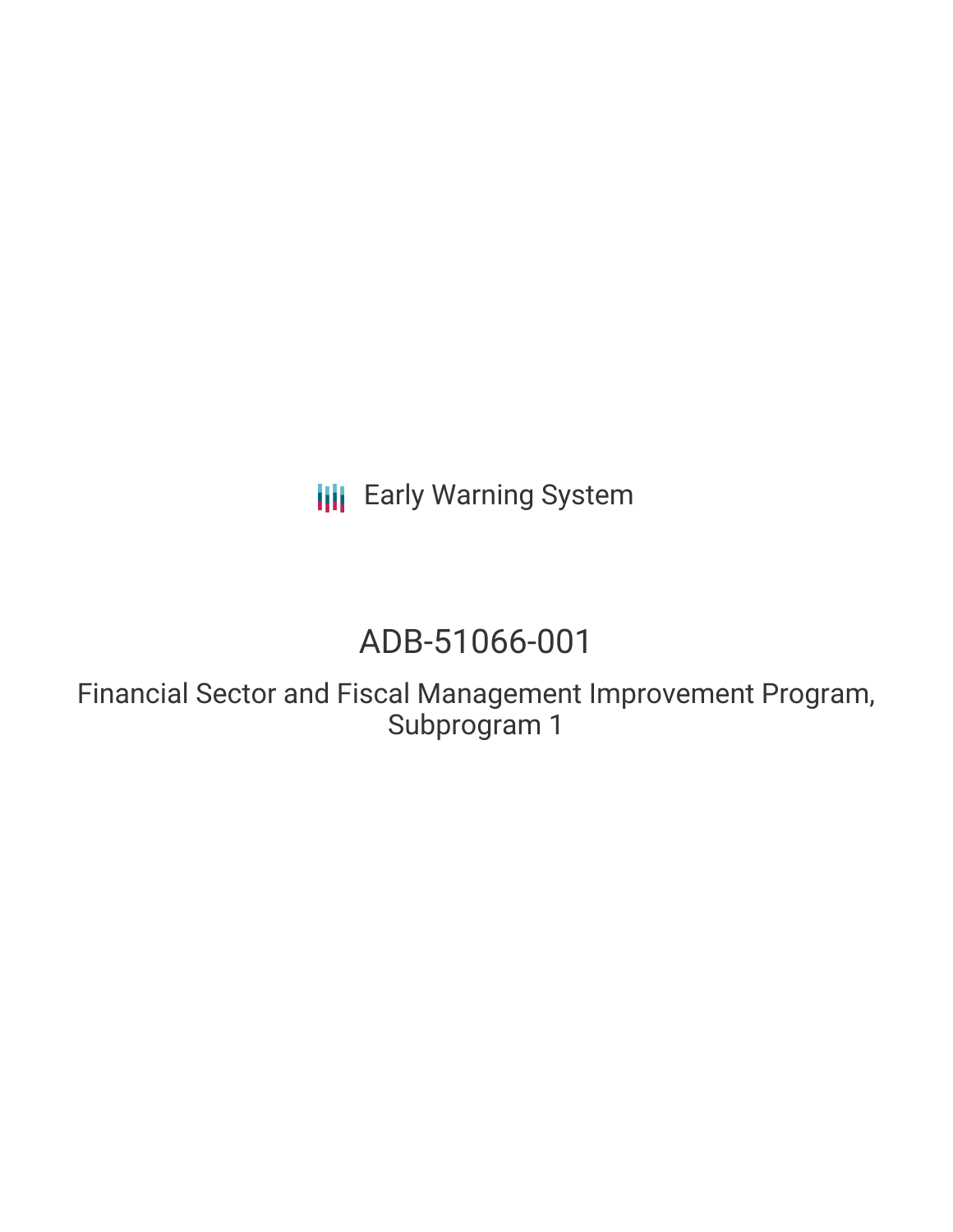

#### **Quick Facts**

| <b>Countries</b>               | Tajikistan                   |
|--------------------------------|------------------------------|
| <b>Financial Institutions</b>  | Asian Development Bank (ADB) |
| <b>Status</b>                  | Proposed                     |
| <b>Bank Risk Rating</b>        | C                            |
| <b>Sectors</b>                 | Law and Government           |
| <b>Investment Type(s)</b>      | Loan                         |
| <b>Investment Amount (USD)</b> | \$50.00 million              |
| <b>Grant Amount (USD)</b>      | \$50.00 million              |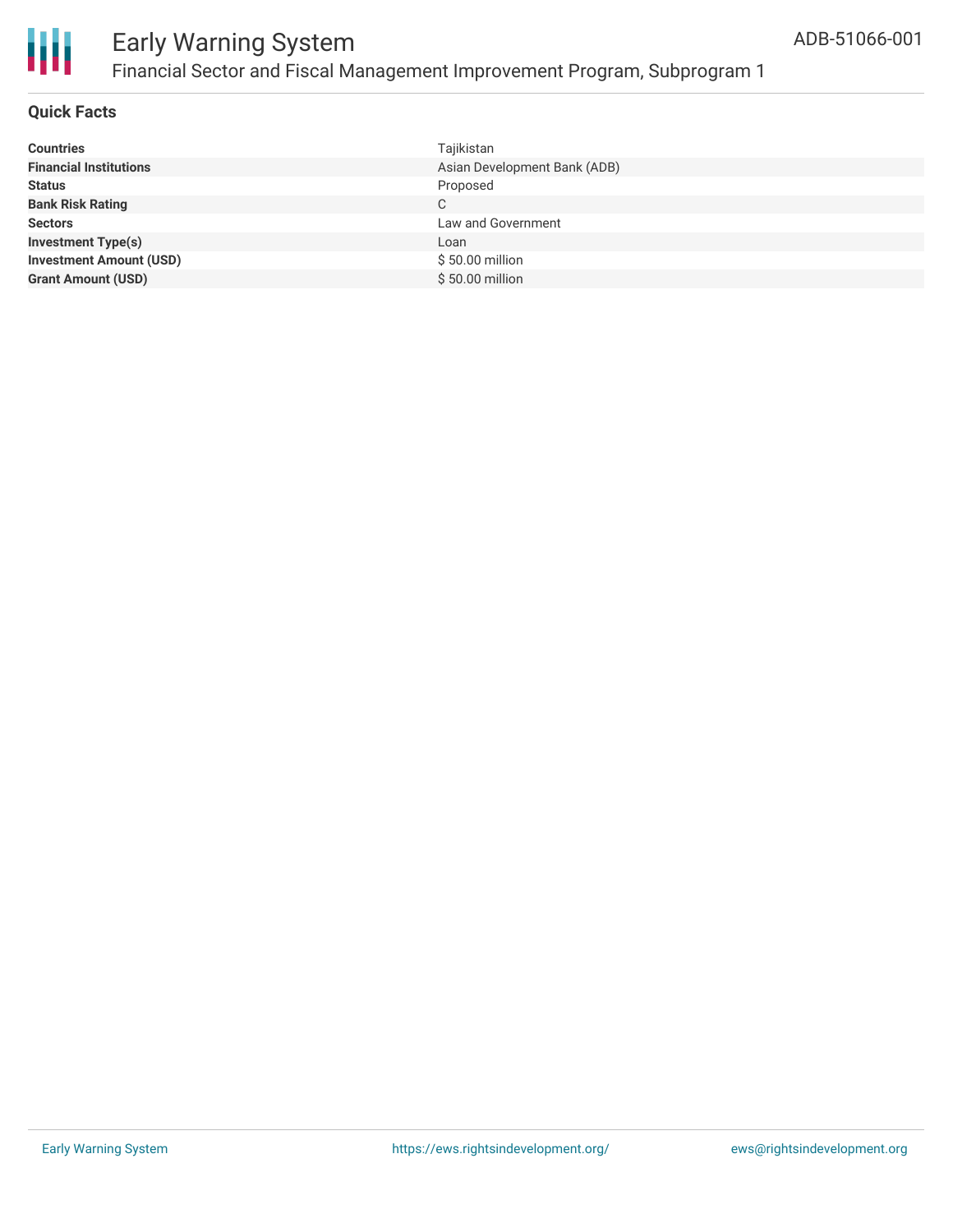

#### **Project Description**

According to the Bank's website, this project finances support for the Government of Tajikistan with reforms to create a more stable financial system, enhance access to financial services and improve fiscal management. This will be achieved by (i) enhancing banking sector stability; (ii) improving the enabling environment for the financial sector; and (iii) strengthen public financial management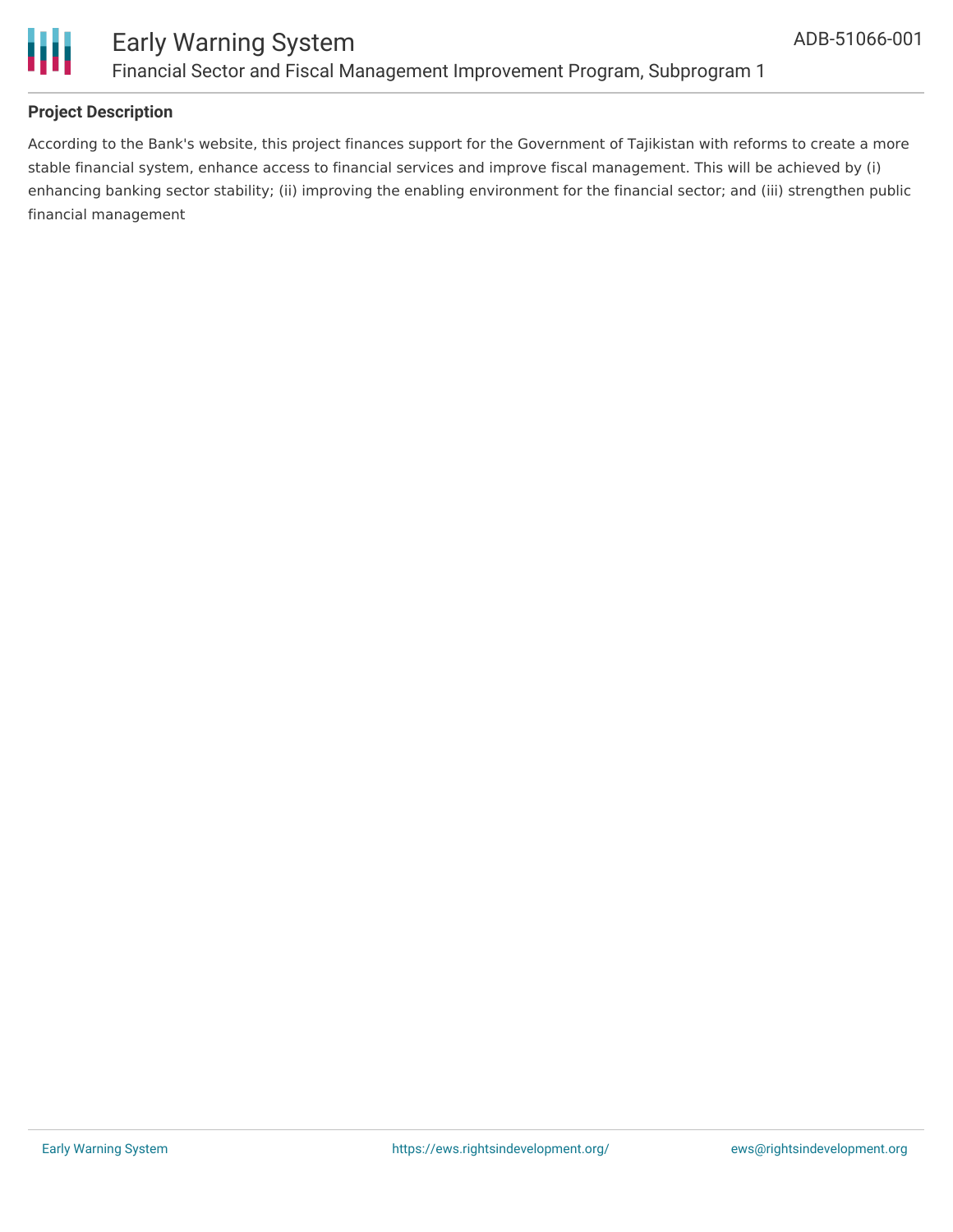

### Early Warning System Financial Sector and Fiscal Management Improvement Program, Subprogram 1

#### **Investment Description**

Asian Development Bank (ADB)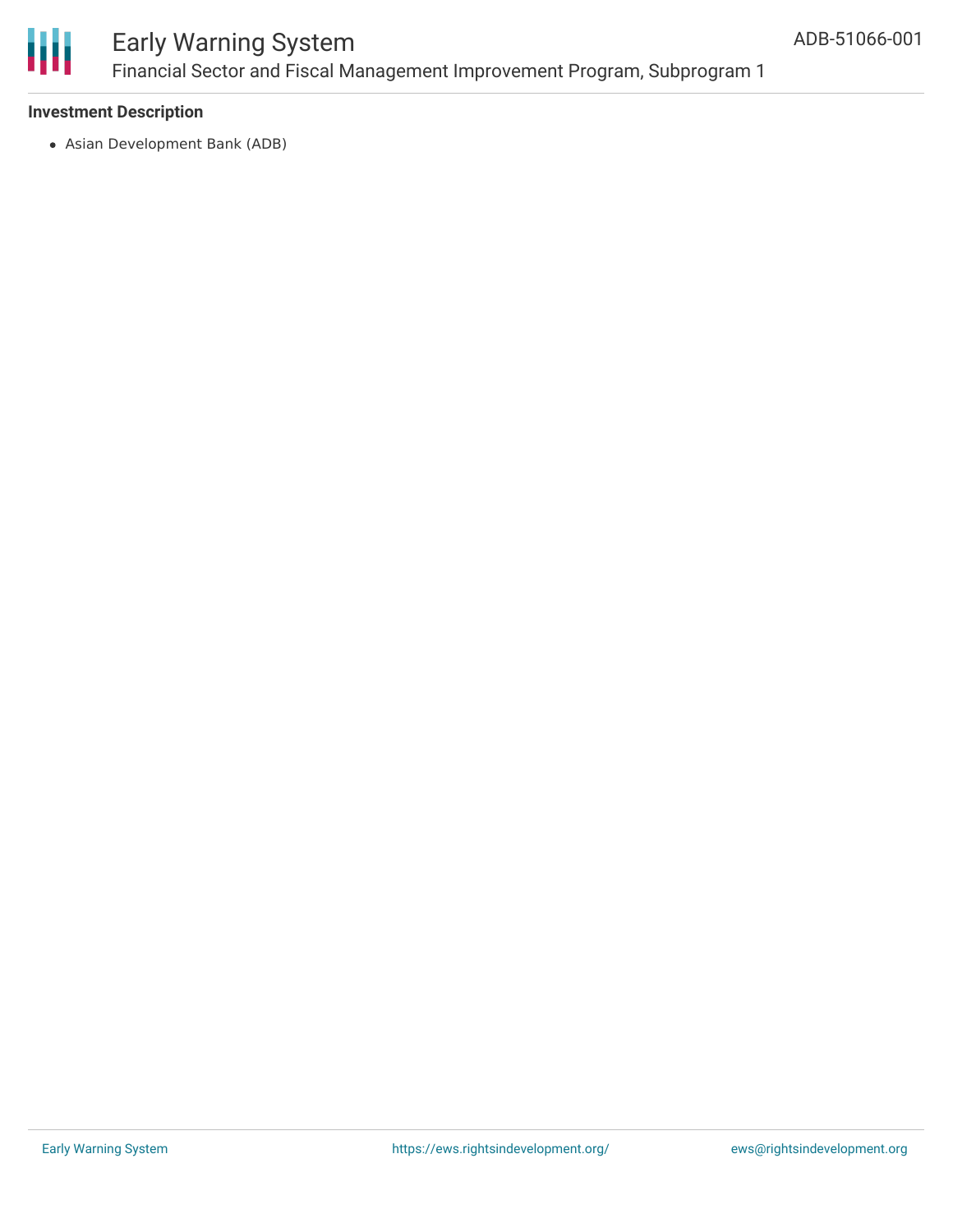#### **Contact Information**

No contact information available at time of writing.

#### **ACCOUNTABILITY MECHANISM OF ADB**

The Accountability Mechanism is an independent complaint mechanism and fact-finding body for people who believe they are likely to be, or have been, adversely affected by an Asian Development Bank-financed project. If you submit a complaint to the Accountability Mechanism, they may investigate to assess whether the Asian Development Bank is following its own policies and procedures for preventing harm to people or the environment. You can learn more about the Accountability Mechanism and how to file a complaint at: http://www.adb.org/site/accountability-mechanism/main